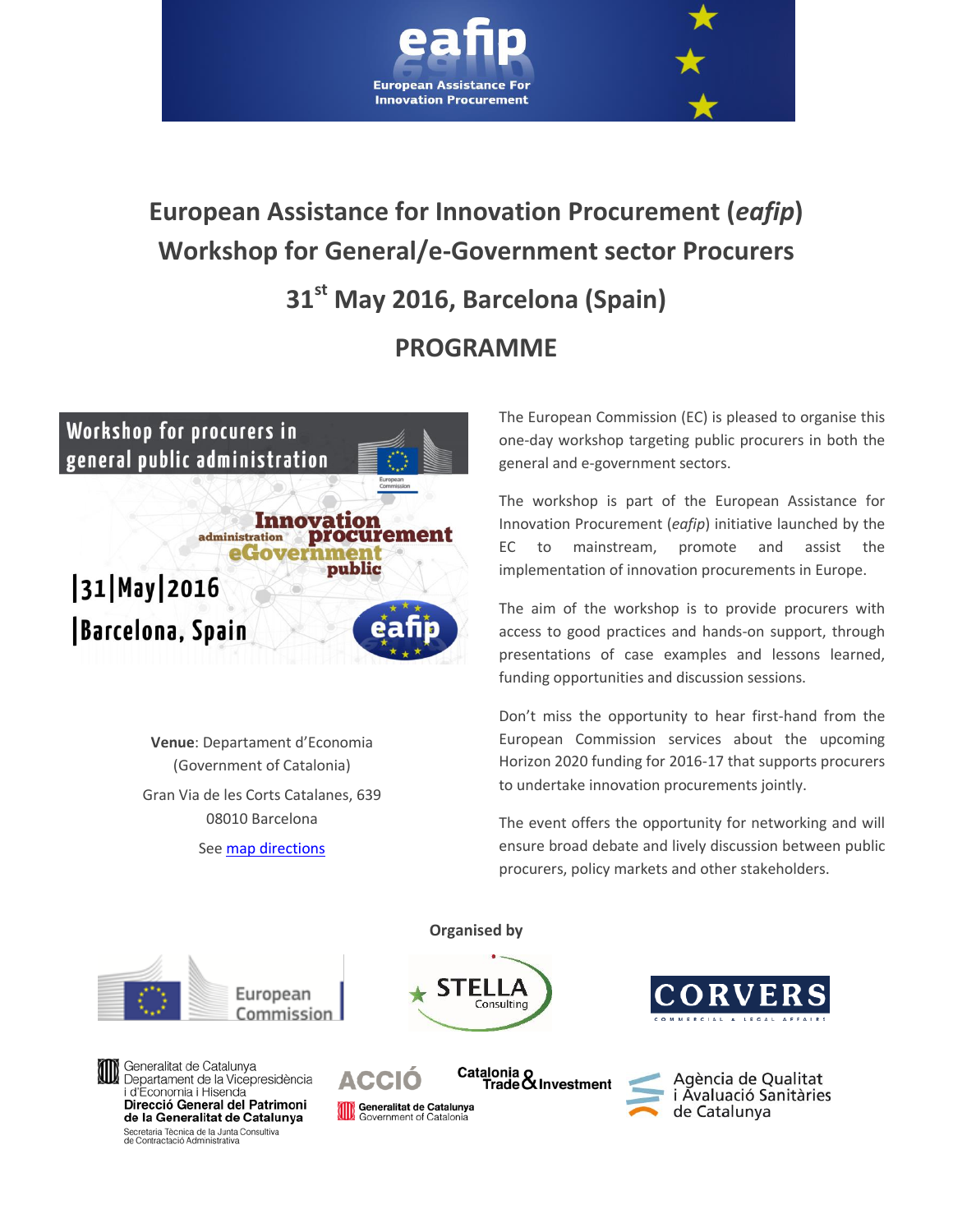

## **BACKGROUND INFORMATION**

#### **The** *eafip* **initiative**

The *eafip* initiative focuses on the promotion of the benefits of innovation procurement, providing at the same time training based on a toolkit that is addressed to policy makers, procurement officers and

procurement law firms. Assistance will also be offered to public procurers across the EU with a concrete interest in implementing innovation procurements.



For further information please visit our website: [eafip.eu.](http://eafip.eu/)

#### **What can innovation procurement do for you?**

Innovation procurement empowers public authorities to obtain pioneering, innovative solutions customised to their specific needs. It helps local and central governments to provide tax payers with the best possible quality services, while at the same time saving costs.



The European public sector faces significant societal challenges in areas such as health and ageing, climate change, public transport energy, security and resource scarcity. The public sector is also under pressure to modernise its internal operations while delivering high quality public services. Innovation procurement can deliver solutions to these challenges through a smart combination of Pre-Commercial Procurement (PCP) and Public Procurement of Innovative solutions (PPI).

Public procurers have a lot to gain from innovation procurement. It enables the public sector to modernise its services in a cost effective manner, creating at the same time market opportunities for companies in Europe.

Impact studies show that innovation procurement creates on average 20% cost savings on public procurement expenditure (which constitutes about one fifth of Gross domestic product (GDP) in Europe – or around € 2,400 billion a year). Innovation procurement is also a way to foster growth and create new jobs, not in the least for the smaller innovative companies that are the backbone of the European economy and which are ideally placed to supply these new innovative products and services.



presidència ACCIÓ Catalonia & Generalitat de Cataluny







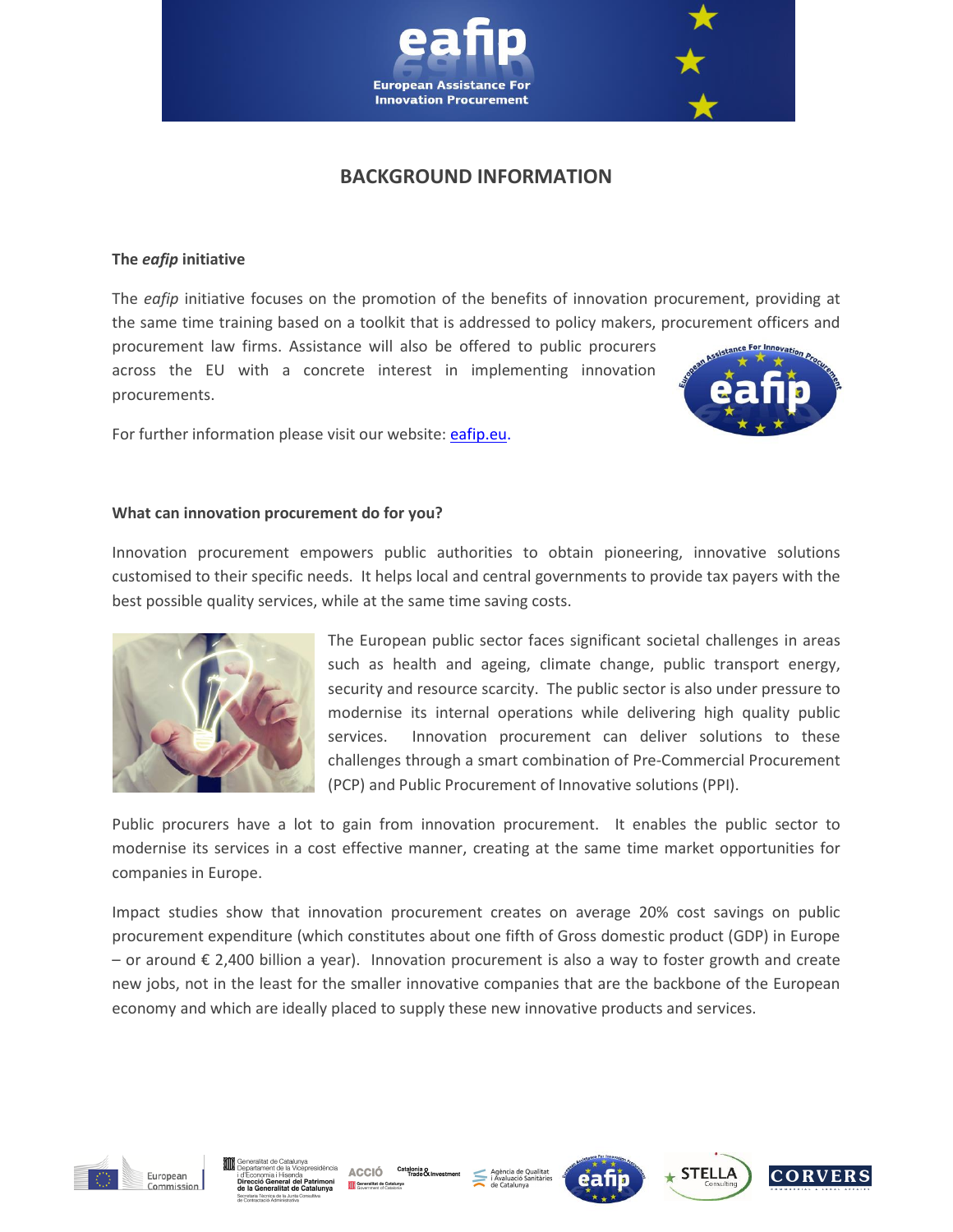

### **AGENDA**

# **Tuesday 31st May 2016**

| 09h00-09h30     | <b>Registrations and welcome coffee</b>                                                                                                                                                                |
|-----------------|--------------------------------------------------------------------------------------------------------------------------------------------------------------------------------------------------------|
| 09h30 - 09h50   | Welcome speech                                                                                                                                                                                         |
|                 | Opening speech and introduction into the Catalan innovation procurement strategy                                                                                                                       |
|                 |                                                                                                                                                                                                        |
|                 | Albert Castellanos Maduell, Director General of Economic Promotion, Competition<br>and Regulation, Government of Catalonia                                                                             |
|                 | Francesc Sutrias i Grau, Director General of Heritage, Government of Catalonia                                                                                                                         |
|                 | Mariona Sanz, Director of the Business Innovation Unit, ACCIÓ Agency                                                                                                                                   |
|                 | Stephan Corvers, Director of Corvers Procurement Services, the Netherlands                                                                                                                             |
| $09h50 - 10h20$ | Session 1: Introduction to innovation procurement - state of play around Europe                                                                                                                        |
|                 | Presentation of the benefits of PCP/PPI                                                                                                                                                                |
|                 |                                                                                                                                                                                                        |
|                 | Massimiliano Dragoni, Innovation Unit, DG CNECT, European Commission                                                                                                                                   |
| $10h20 - 11h10$ | Session 2: Innovation Procurement in the General / e-Government sector - PCP<br>case examples and lessons learned                                                                                      |
|                 | Presentations by public procurers about PCPs that are implemented across Europe,<br>followed by a discussion                                                                                           |
|                 | Borje Justrell, Director at National Archives of Sweden, Project Coordinator of<br>PREFORMA PCP project (Long term Digital Preservation), Sweden                                                       |
|                 | Ramon Maspons, Chief Innovation Officer at Agència de Qualitat i Avaluació<br>Sanitàries de Catalunya (AQuAS), THALEA I-II PCP project (Health), Spain                                                 |
| $11h10 - 11h40$ | Coffee break                                                                                                                                                                                           |
| 11h40 - 12h30   | Session 3: Innovation Procurement in the General / e-Government sector - PPI<br>case examples and lessons learned                                                                                      |
|                 | Presentations by public procurers about PPIs that are implemented across Europe,<br>followed by a discussion                                                                                           |
|                 | Jaime Quesado, President of the Executive Board at eSPap (Portuguese Government<br>Agency for Shared Services and Public Procurement), The Portuguese e-<br>procurement solution PPI project, Portugal |
|                 | Representative of SPEA PPI project (Energy and sustainability), Spain                                                                                                                                  |







eafi



**CORVERS**